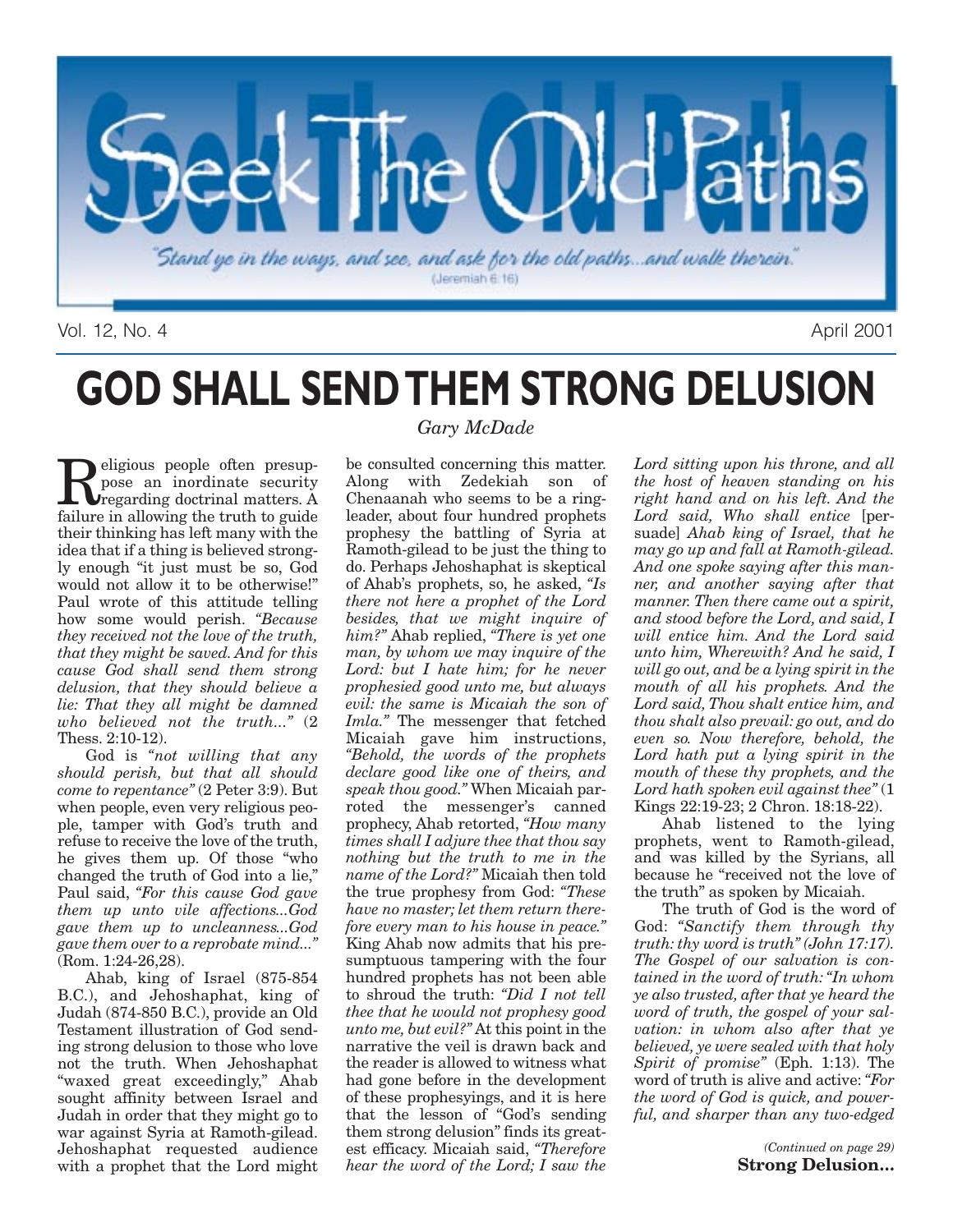

*Truth today is compromised when people by their actions show they have little faith in God's power to save, the Gospel (Rom. 1:16).*

It amazes me that people do not<br>love the truth. However, I should<br>not be surprised for that is the<br>way it has been since the beginning t amazes me that people do not love the truth. However, I should not be surprised for that is the of time. The Lord makes clear that the vast majority do not love the truth and will not adhere to the truth. He said, *"Enter ye in at the strait gate: for wide is the gate, and broad is the way, that leadeth to destruction, and many there be which go in thereat: Because strait is the gate, and narrow is the way, which leadeth unto life, and few there be that find it"* (Matt. 7:13-14). *"Nevertheless among the chief rulers also many believed on him; but because of the Pharisees they did not confess him, lest they should be put out of the synagogue: For they loved the praise of men more than the praise of God"* (John 12:42-43).

It amazes me even more to see that many brethren do not love the truth, don't know what the truth is and worst of all, from their actions and comments it appears they don't even want to know the truth. One recent letter said, "I am very concerned with your publication of *Seek the Old Paths.* I request you to stop this publication. Young people are turning away from the church of Christ because they see this publication." I'm at a loss for words when this sentiment is expressed. I'm totally flabbergasted. Such people have no idea what the truth is all about. Do they even know what the work of the church is? They are willing for the truth to be trodden under foot while error is promoted. They uphold the hands of those who are leading thousands and millions into apostasy while at the same time trying to stop the mouths of those who are calling attention to falsehood and error that damns men's souls. They need a strong dose of learning from

the prophets of the Old and New Testaments. They need to learn the prophet's message from Jehovah. Isaiah was instructed to *"Cry aloud, spare not, lift up thy voice like a trumpet, and shew my people their transgression, and the house of Jacob their sins"* (Isa. 58:1). Paul told Timothy to *"Preach the word; be instant in season, out of season; reprove, rebuke, exhort with all longsuffering and doctrine"* (2 Tim. 4:2).

Remember what Paul said? *"Whose mouths must be stopped, who subvert whole houses, teaching things which they ought not, for filthy lucre's sake"* (Titus 1:11). Who among the criticizers today is seeking to stop the mouths of false teachers and those who practice error? Where are they? Who are they? Their philosophy is "anything goes," don't you dare say "no" to anyone. The end result of their teaching and practice is that we could not say "no" to the devil! Does it not matter to them that souls are being led astray with error? They pretend as though error is none existent. The only "error" they see is when God's loving warrior's call a spade a spade and are willing to spend and be spent in defending the Lord's precious word and his church. Many would not recognize error if they met it face to face. What about you?

There are many "uncertain sounds" being heard today. Consider this short article that appeared in the bulletin of the Lord's church in New Albany, Mississippi.

#### **"UNCERTAIN SOUNDS" FROM MAGNOLIA YOUTH RALLY**

Last week some of the adults traveled with some of our youth here at New Albany to attend a "Youth Event" hosted by **Magnolia Bible**

### **College**.

Unfortunately, there were some "uncertain sounds" that came from this event which we cannot and do not support. There was handclapping and arm waving during the song service. Also, there were some who were identified in the audience as "dancing." Perhaps televised religious services have had some influence on the entertainment mentality which is being adopted among some brethren. Where will this lead? Will we stand and clap, holler and clap, jump and clap, whistle, throw our hats, hymnals and books in the air while we clap? Are not similar things done in ball stadiums?

Be assured I am not against youth gatherings as such. I have carried youth to, and participated in, some excellent youth services which have resulted in good fruit. Our youth are at a critical time in their lives. Fervently we desire to teach, edify, support, aid and guard them as they mature in Christ.

Moreover, the chaperons on this trip are to be commended in that they questioned the Magnolia sponsors about their concerns. However, they received unsatisfactory answers regarding these matters. Our youth are also to be commended in that they recognized things were wrong and did not participate.

*"Only let your conversation be as it becometh the gospel of Christ"* (Phil. 1:27). *"Let all things be done decently and in order"* (1 Cor. 14:40). Hopefully the leadership at Magnolia Bible College will recognize the lack of wisdom of what happened and take action to prevent this type of situation from happening again. Let us all be warned because such is becoming all too common in the brotherhood.

It is my view (Johnny Burkhart) that as long as these "uncertain sounds" come forth we should not support with our presence, finances, or in any way Magnolia Bible College.

*"And have no fellowship with the unfruitful works of darkness, but rather reprove them"* (Eph. 5:11).

> *Johnny Burkhart 1152 CR 59 New Albany, MS 38652*

Here is another fine article about compromising the truth. It certainly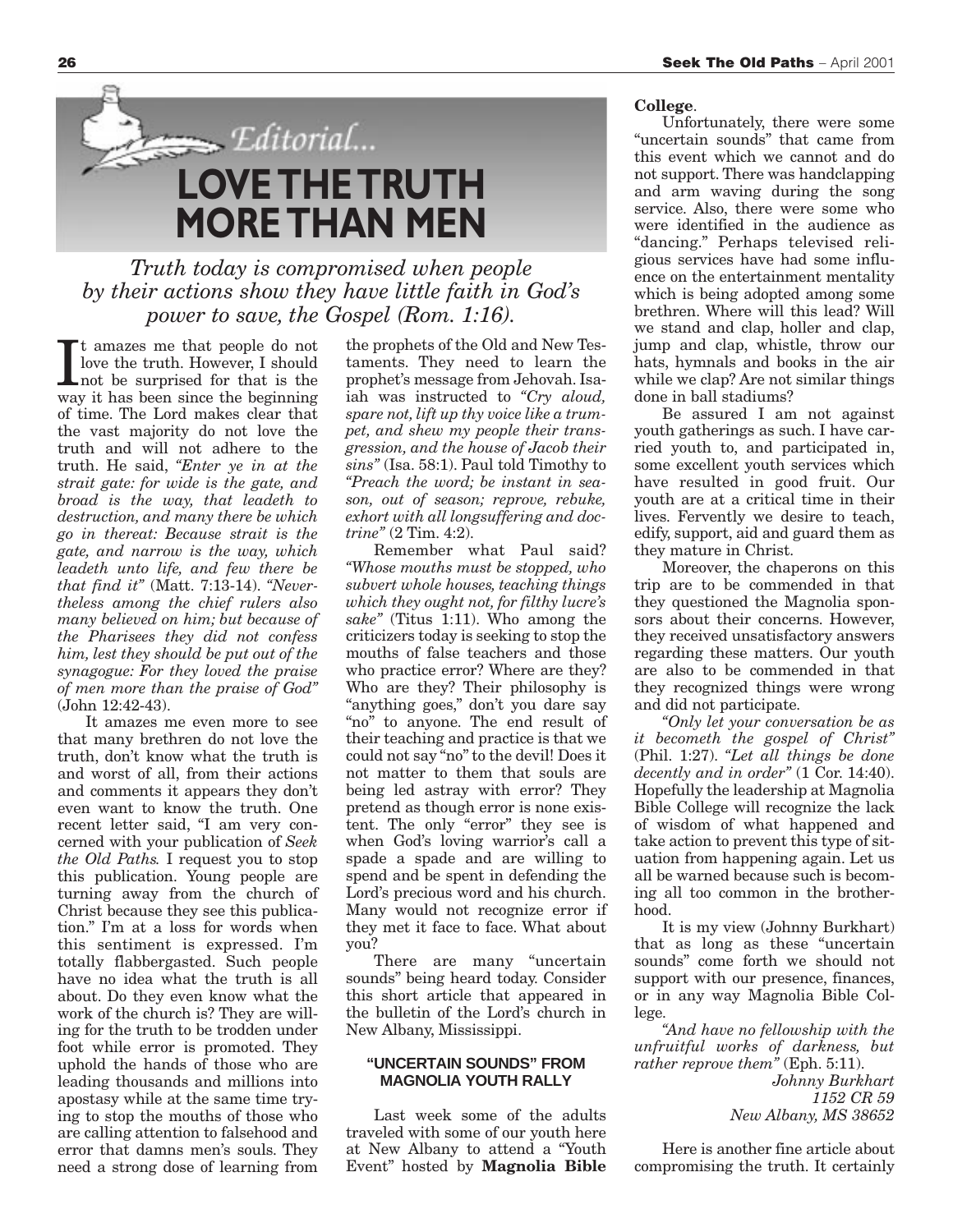applies in all areas of the Christian life.

### **COMPROMISING TRUTH**

#### *Terry L. Roberts*

**C** lows: "To make a shameful or<br>disreputable concession" (Web-<br>ster Collegiate Dict 10th Edition) lows: "To make a shameful or disreputable concession" (Webster Collegiate Dict. 10th Edition). Even though the word compromise is not in the Bible, there are many examples in the Scriptures of those who compromised. What did they compromise? The FAITH (TRUTH), that came from Almighty God (Rom. 10:17; Luke 8:11; John 8:31-32; 17:17).

Hymenaeus and Philetus compromised Truth by teaching the resurrection was passed already and led others to compromise (2 Tim. 2:17- 18). Demas compromised Truth because he loved the things of the world more than God (2 Tim. 4:10; 1 John 2:15-17). Even Peter compromised Truth and was rebuked by the Apostle Paul for it (Acts 10:34-35; Gal. 2:11-14).

When compromise of the Truth has taken place, sin has occurred (1 John 3:4). Compromisers of Truth have always existed and will always exist as long as the world stands. God gave man the Truth and we are to live in accord with it. As children of God, let us never sell the Truth by compromising (Prov. 23:23). We expect those of the world to compromise because they don't love the Truth that Christ gave (John 1:17; 2 Thess. 2:10). But children of God are not of the world and should always be on guard and refrain from compromising Truth.

Preachers compromise Truth when they will not preach on certain subjects such as marriage, divorce and remarriage, the one church, church discipline, the sin of denominationalism or any subject neglected because it may offend someone in the audience (Matt. 15:1-13). Elders can be guilty of compromising Truth when they will not lead the congregation according to God's Word (e.g., withdrawal of fellowship from those who are in living in sin, 1 Cor. 5; 2 Thess. 3:6-15). So called Bible colleges (such as **Magnolia Bible College**) and schools and congregations

can and do compromise Truth when they allow denominational teachers/leaders and erring members of the church to use their facilities for services and events. By this action they confuse and contaminate the minds of young students of the Bible. There is one thing I have surely learned while living in rural Mississippi and from the Word of the Father, when you see a poisonous snake, you mark it and warn your children not to play with it (2 John 9- 11; Rom. 16:17; Eph. 5:11; 1 John 4:1- 6).

Truth today is compromised when people by their actions show they have little faith in God's power to save, the Gospel (Rom. 1:16). This is shown when individuals try to turn the LORD'S CHURCH into some type of Hollywood entertainment business by supplementing the Gospel with "drama teams" and "singing groups" for which there is no Bible authority (1 Cor. 1:18-21; Col. 3:17; Eph. 5:19; Col. 3:16-17, congregational singing).

All Christians have a great responsibility in teaching and living the Truth (Matt. 28:18-20; James 3:1). What should be done if **I** or anyone compromises the Truth, even if their motive was sincere and did not realize they had compromised Truth until after the fact? Repentance is the answer. Godly sorrow worketh repentance (2 Cor. 7:10; 1 John 1:6- 10: Acts 8:22).

Fellow Christians, let us walk in Truth and determine not to bring spots upon the precious Bride of Christ (the church) by compromising Truth. Let us teach Truth in word and in deed and not support those who compromise (Eph. 5:23-27; Acts 1:1).

> *440 CR 7461 Baldwyn, MS 38824*

The compromising event mentioned above has reference to the Jan. 16, 1999, celebration of a "Dr. Martin Luther King Image Awards Banquet" which was held in the J. B. Hayes Activity Center. The Activity Center is on the grounds of Magnolia Bible College and is one of the more recent additions to their campus. Though this event was not sponsored by MBC, it was held in their facilities. It was reported that the highlight of the evening was supplied by

the "Entertainment from Magnolia Bible College's ZOMEN" who performed acappella hymns.

This event was a birthday celebration of Martin Luther King, Jr. The newspaper reported that "Preston Hughes will serve as toastmaster for the evening, with the Rev. Victoria Sizemore-Tandy as toastmistress. The prelude will be given by Mrs. Ever Lee Presley and Mrs. Gladys Langdon will be the soloist. The invocation will be given by the Rev. Martha Williams, Alexander Memorial Presbyterian Church. Greetings will be given by Mrs. Yvonne J. Winters followed by entertainment from Magnolia Bible College's ZOMEN." The newspaper reported the benediction would be "by the Rev. Louiza Dixon, Joint Heirs With Christ Church. The postlude will be performed by Mrs. Presley."

While we recognize a school is not the church and can obviously do things the church cannot, this does not open the flood gates for a school (or even a private home) to allow just anything to go on with its endorsement and support. I agree with brother Roberts and his examination of the Scriptures, compromise with error is not the way to go (Eph. 5:11; 2 John 9-11).

Another interesting announcement was made in the **Magnolia Messenger** of March/April 1999. The paper announced a "drama team" that was being planned in the fall and would be available for "youth rallies, retreats, camps and other similar events." It would be made up of Magnolia Bible College students and was announced to "be an exciting new way for MBC to assist churches and their youth groups." The Lord's people are to preach the word (2 Tim. 4:2), not "play act" and dramatize the word.

A self-styled preacher in a socalled "church of Christ" told me one time, "preaching the Bible just won't do it anymore, we've got to have something that will attract people. Whatever draws a crowd can't be wrong." It is so tragic when men abandon God's design and wisdom of preaching the Gospel (1 Cor. 1:18-21; Rom. 1:16) and substitute a new and exciting way of man's wisdom. God describes man's way as foolishness. What do you call it?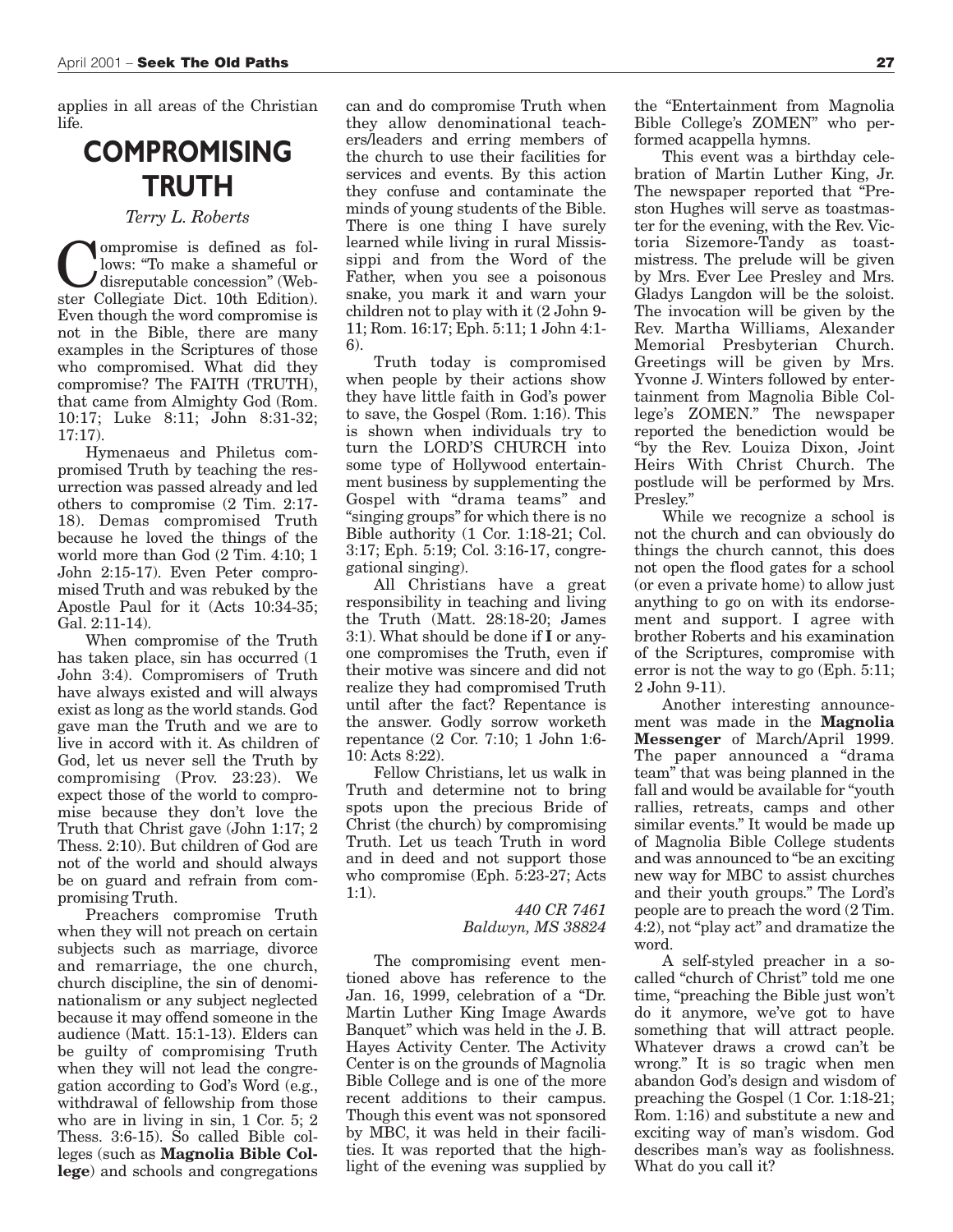## **THE WORK OF THE CHURCH #3 Edification**

*Roger D. Campbell*

nother aspect of the work of the church is edification. The Greek word *oikodome,* from which is translated our New Testament word "edification," means "(the act of) building, building up — in the N.T. metaph., edifying, edification, i.e. the act of one who promotes another's growth in Christian wisdom, piety, holiness, happiness" (*Thayer's Greek-English Lexicon,* p.440). Edification refers to the spiritual strengthening of the church, doing that which results in the body of Christ being built up.

This is a topic that ought to be of great interest to each of us, because it is certainly a topic that is of great interest to Christ. This is evidenced in Ephesians 4:7-16, wherein we read the apostle Paul discussing matters that pertain to spiritual (miraculous) gifts that were in use in the first century. Who gave such gifts? When did He give them? To whom did He give them? For what purpose did He give them, and for how long did He give them? In the context of his discussion of such spiritual gifts, Paul wrote, *"And he gave some, apostles, and some, prophets; and some, evangelists; and some, pastors and teachers"* (4:11). What was the point of the Lord giving such gifts? The next verse gives the answer: *"For the perfecting of the saints, for the work of the ministry, for the edifying of the body of Christ"* (4:12).

The ultimate goal for using those spiritual gifts was to build up or spiritually strengthen the body of Christ. The age of such miraculous gifts has come and gone. In our time, through the word of God we can be built up without such gifts (Acts 20:32). However, the church is still the church. The church is still the body of Christ, and the Lord still desires for the church to be strengthened. How does that come about?

In 1 Thessalonians 5:11 there are three words of instruction about edification: "...edify one another." We often speak about serving one another, helping one another, or loving one another. This passage says that Christians need to *edify* one another. This reminds us of what the Bible says in 1 Samuel 23:16 in reference to what Jonathon did for David. The record says that Jonathon "strengthened his [David's, RDC] hand in God." We are instructed to "exhort one another daily" (Heb. 3:13). By exhorting one another to do that which is right in the sight of Jehovah, we are really encouraging one another and provoking one another unto love and good works (Heb. 10:24). Thus, the church is strengthened or edified when its members exhort one another to do that which pleases the Lord.

A second means by which the church can be edified is through worshipping God in spirit and in truth. We recognize that the context of 1 Corinthians 14 deals with the proper use of miraculous gifts. But as we study that chapter we must keep the big picture in mind. Again, the ultimate goal of having the spiritual gifts of that day was not simply to use them. The ultimate goal was to use those gifts to build up or edify the body of Christ. Throughout the text of the chapter, in discussing speaking in tongues, prophesying, and interpreting tongues, Paul's message is, "Let all things be done unto edifying" (14:26). We must not lose sight of the fact that 1 Corinthians 14 is not only a spiritual gifts setting – it is also a worship setting. Where were the Corinthian saints using their gifts of speaking in tongues, prophesying, and interpreting tongues? Verse 23 notes that it was when the whole church came together in one place. Verse 15 speaks of singing, and that is worship. Verse 15 also speaks about prayer, and that is worship. Then, verses 29 and following speak of preaching, which is also part of a worship assembly.

When we come together to worship, the purpose of our worship is to pay homage to God, to give glory, honor, and praise to Him. However,

the benefit which we receive from worshipping Him in spirit and truth is that we are strengthened or edified in the process. Does not the "admonishing one another in psalms and hymns and spiritual songs" (Col. 3:16) result in our being built up? Surely it does. We are made stronger by scriptural worship. God made it that way.

In connection with this, we certainly are edified or strengthened by the word of God. This happens in our individual lives as we study the Bible. The Lord's exhortation to every Christian is: *"But grow in grace, and in the knowledge of our Lord and Saviour Jesus Christ"* (2 Peter 3:18). God wants us to grow. Just as numerical growth for the church does not come about by accident, so spiritual growth in our individual lives does not come about by accident. We must have spiritual growth as our goal – without such a goal or yearning, we will not grow like we ought to. *"As newborn babes, desire the sincere milk of the word, that ye may grow thereby"* (1 Peter 2:2). As each member of the church is strengthened by personal Bible study, the body of Christ as a whole is made stronger.

Edification also comes about when we come together to study God's word and when strong preaching is heard from the pulpit. Strong congregations exist only when there is a strong emphasis on Bible study and preaching the whole counsel of God. *"And now, brethren, I commend you to God, and to the word of his grace, which is able to build you up, and to give you an inheritance among all them which are sanctified"* (Acts 20:32). What is God's word able to accomplish? Build us up. To what extent? Halfway? Three-fourths? God's answer is that His word can build us up to the point that we can receive an inheritance. Which inheritance is that? The one that is *"incorruptible, and undefiled, and that fadeth not away, reserved in heaven for you"* (1 Peter 1:4). If the word of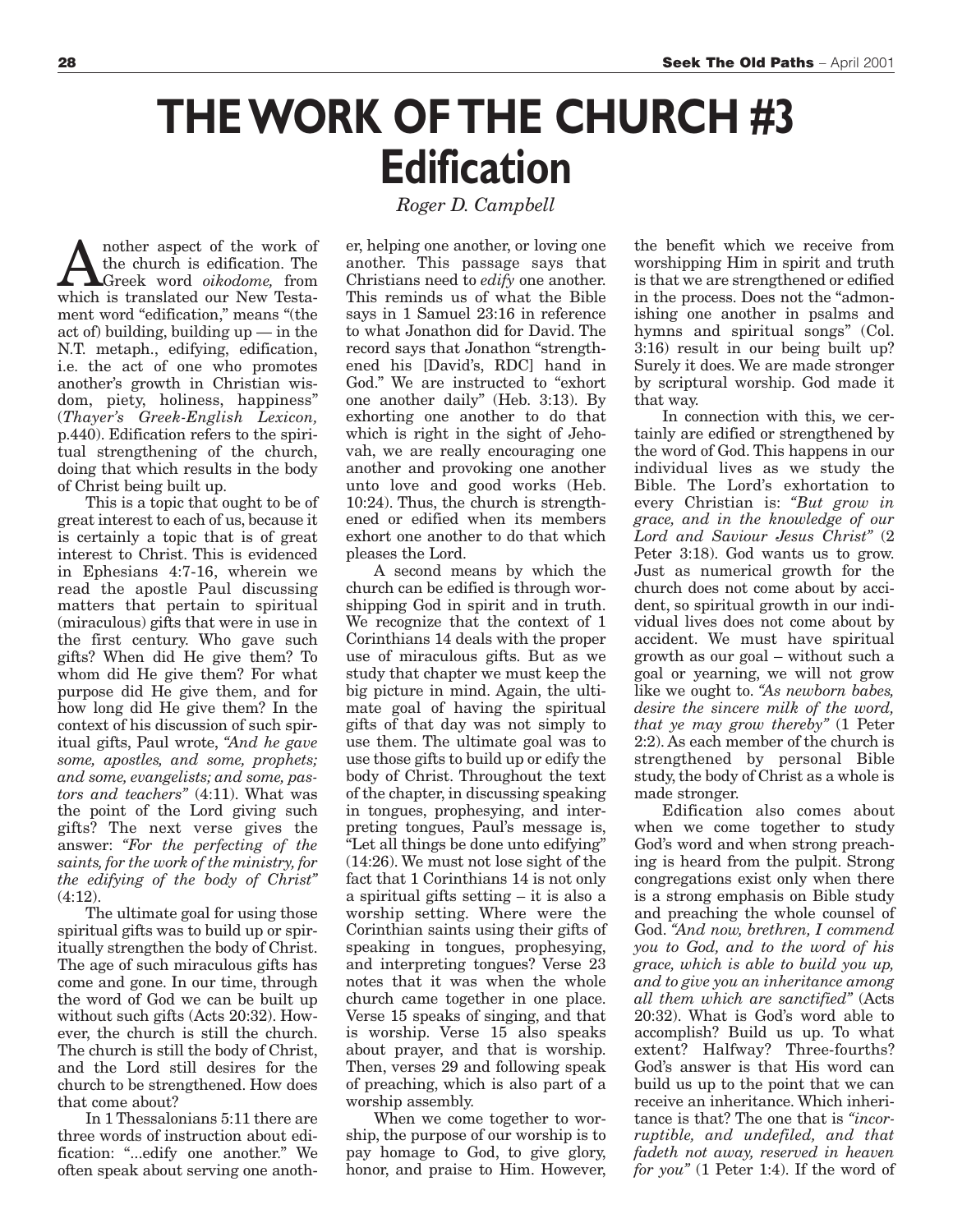God can build us up and give us that type of inheritance, then why in the world would some try to hoodwink the religious world and some of our own members by showing *Andy Griffith* and *Barney Fife* comedy during what has been designated and advertised as a period of Bible study? Such is insulting and degrading. If we try to attract people with games, gadgets, and gimmicks, then we will have to have *Goober* and *Gomer* in order to keep them. Such is a far cry from preaching the Lord Jesus Christ (2 Cor. 4:5).

The message to Christians in James 1:21 reads, *"Wherefore lay apart all filthiness and superfluity of naughtiness, and receive with meekness the engrafted word, which is able to save your souls."* Godly elders (and godly brothers who lead congregations that have no elders) need to see to it that when it is Bible class time, the subject that is studied is the Bible! On top of that, we need to make sure that those teachers who are in the classrooms leading the study of God's word are not only those who are willing to teach, but are also faithful in their lifestyle and sound in their teaching. No exceptions!

What about entertainment as part of the work of edifying the church? It is not biblical. Some people might be in favor of it, and wellknown folks might practice and promote it, but there is not a speck of scripture that indicates that the church ought to provide entertainment for its members or the world. Nothing in the Bible even remotely implies that entertainment in any shape or form could ever cause the body of Christ to be strengthened. There is no authority for the church to be in the entertainment business, and that includes drama presentations. Where is the authority for the church to build and maintain family life centers and gymnasiums? It is not in the word of God.

Brethren, we need to put our complete trust in the Lord God and stick with the Book. When we do that, then, and only then, the church will be edified. When we take things into our own hands with the Burger King approach of "have it your (our) way," we err greatly.

> *4865 Bates Pike SE Cleveland, TN 37323*

#### **Strong Delusion…**

*(Continued from page 25)*

*sword, piercing even to the dividing asunder of soul and spirit, and of the joints and marrow, and is a discerner of the thoughts and intents of the heart"* (Heb. 4:12). The engrafted word is able to save your souls. *"Wherefore lay apart all filthiness and superfluity of naughtiness, and receive with meekness the engrafted word, which is able to save your souls"* (James 1:21). The word of God is active in man's redemption and lives and abides forever. *"Being born again, not of corruptible seed, but of incorruptible, by the word of God, which liveth and abideth for ever"* (1 Peter 1:23).

In piercingly plain words Isaiah rebuked those who erected false standards. *"Woe unto them that call evil good, and good evil; that put darkness for light, and light for darkness; that put bitter for sweet, and sweet for bitter! Woe unto them that are wise in their own eyes, and prudent in their own sight"*(Isa. 5:20,21). When Israel (God's chosen people) accepted the false standards that were self-imposed, even they received condemnation. Again, Isaiah charged, *"Therefore as fire devoureth the stubble, and the flame consumeth the chaff, so their root shall be as rottenness, and their blossom shall go up as the dust: because they have cast away the law of the Lord of hosts, and despised the word of the Holy One of Israel"* (Isa. 5:24,25).

Today, there is an urgent need for God's people to love the law of the Lord as did David in Psalm 119:97: *"O how love I thy law! it is my meditation all the day."* Only by reading, studying, and applying God's word to our lives can we be assured we are not straying from heaven's way. No longer can we as a people fain ignorance of the departures from the truth currently underway among us. We cannot hide behind a shroud of selfrighteousness saying we must experience the departure for ourselves, or we will not consider it valid. Great courage is required to "love the truth" enough to defend it (Phil. 1:17). As in Micaiah's day every member of the church of Christ has the responsibility to make it his business to know whether preachers or teachers invited to speak to the congregation or preachers and teachers to whom the young people are sent out to hear are faithful proclaimers of the word of God or not. Like Ahab we must cease to favor only those preachers who tell us what we want to hear.

> *3610 Kipling Ave. Memphis, TN 38128*

### **CONTRIBUTIONS**

| Deer Church of Christ, Deer, AR \$200 |  |
|---------------------------------------|--|
|                                       |  |
|                                       |  |
|                                       |  |
|                                       |  |
|                                       |  |
|                                       |  |
|                                       |  |
|                                       |  |
|                                       |  |
|                                       |  |
|                                       |  |
| <b>PRINTER</b>                        |  |
|                                       |  |
|                                       |  |
|                                       |  |
|                                       |  |
| Tammy Isom (Memorial for              |  |
|                                       |  |
|                                       |  |
|                                       |  |
|                                       |  |
|                                       |  |
| Northside Church of Christ,           |  |
|                                       |  |
| Mt. Zion Church of Christ,            |  |
|                                       |  |
|                                       |  |
|                                       |  |
| Credits                               |  |
|                                       |  |
|                                       |  |
| Debits                                |  |
|                                       |  |
|                                       |  |
|                                       |  |
|                                       |  |

The printer has now been paid for completely. Thanks so much to those who have helped with this great work. The reward is great. You can tell from the mailbag of those who appreciate this work.

Ending Balance............................................\$ 2,220.82

The church has also purchased another piece of equipment that will greatly increase our capacity to publish *Seek The Old Paths.* This machine does the work of assembling, folding and stapling (booklet maker). The addition of this equipment will help us tremendously. The church here does not expect the readers to pay for it, but know that many would like to help with it if you knew about it. The mail and calls we receive is overwhelming and humbling to know how much good is being done. Brethren are being edified and encouraged in the most precious work in the world. Since the printer has been paid for and money is still coming in for it, we are applying that to this machine. Again, thank you from the bottom of our hearts for your prayers and financial support.

Remaining ..................................................\$ 12,353.90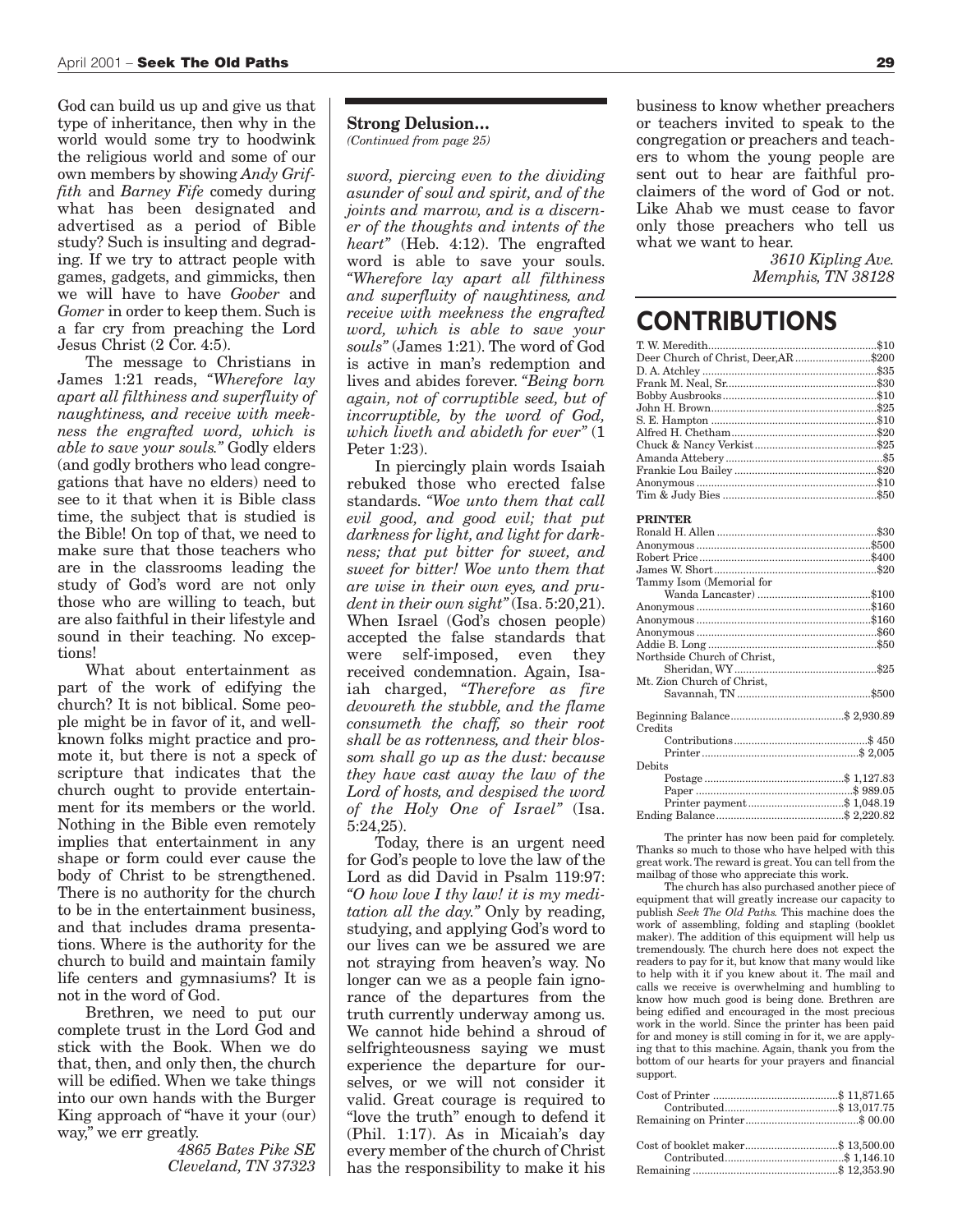## **MORE LOVE FOR THE CHURCH**

### *Ed Casteel*

We live in a world where the<br>by most in high regard.<br>Often there are those who speak ill church of Christ is not held by most in high regard. Often there are those who speak ill of her, and even by some who claim to be a part of her. Too many are they who are out to change her to fit their own agenda as well as the wants of today's society. The result of all this change is complete destruction of the beautiful bride of Christ. What we really need in the world today is more sincere love for the church. Let's consider some solid reasons why this is true.

1. **We should love the church because it was a part of God's original plan, even before the foundation of the world.** The apostle Paul wrote, *"To the intent that now unto the principalities and powers in heavenly places might be known by the church the manifold wisdom of God, According to the eternal purpose which he purposed in Christ Jesus our Lord"* (Eph. 3:10,11). Men have come along and have decided to start their own churches because they desire not to be a part of that which God had already established. That which man has begun is not the church of the New Testament, nor does it have any connection to it.

The church that was in the mind of God before the foundation of the world is not, nor can it be, just an after thought or a substitute measure because man would not accept what God has sent. Truly, it was a sad day when the Jews would not accept Jesus as the Savior. But, the prophets had already declared, *"Therefore thus saith the Lord GOD, Behold, I lay in Zion for a foundation a stone, a tried stone, a precious corner stone, a sure foundation: he that believeth shall not make haste"* (Isa. 28:16). To this promise the Psalmist added, *"the stone which the builders refused is become the head stone of the corner"* (Psalm 118:22). Peter shows the proper application of these passages. *"Wherefore also it is contained in the scripture, Behold, I lay in Sion a chief corner stone, elect, precious: and he that believeth on*

*him shall not be confounded. Unto you therefore which believed he is precious: but unto them which be disobedient, the stone which the builders disallowed, the same is made the head of the corner, And a stone of stumbling, and a rock of offense, even to them which stumble at the word, being disobedient: whereunto also they were appointed"* (1 Peter 2:6-8). How could Christ be the prophesied corner stone of the church if the church was just an emergency substitute measure to serve till man would accept what God originally planned?

Without a doubt, through careful study of the scriptures we learn that the church was in the mind of God even before the foundation of the world. This is why Jesus could describe Christ as the *"lamb slain from the foundation of the world"* (Rev. 13:8).

2. **We should love the church because of the price that was paid for her existence.** In a moving scene in Miletus, Paul talks with the elders who had joined him from Ephesus. He reminded them of the work he had done while there and also of their continual work and responsibility. To these elders he said, *"Take heed therefore unto yourselves, and to all the flock, over the which the Holy Ghost hath made you overseers, to feed the church of God, which he hath purchased with his own blood"* (Acts 20:28). Notice the last part of this injunction, *"which he hath purchased with his own blood."* That was the price that was paid so the church might be established. I personally do not know of anything for which a higher price has ever been paid, do you?

This price was paid because of the great love God had for the souls of men. It was Jesus himself who said, *"For God so loved the world, that he gave his only begotten Son, that whosoever believeth in him should not perish, but have everlasting life"* (John 3:16). To this Paul added, *"God commendeth his love toward us, in that, while we were yet sinners, Christ died for us"* (Rom.

5:8). This demonstration of love was given that the lost of all society could be saved, and that salvation is made possible only in Christ (Acts 4:12), only in the church (Acts 2:47).

3. **We should love the church because of the sacrifices that have been made to bring the church to man today.** On Veterans Day and Memorial Day we should pause to think of the great sacrifices that have been made by those who have gone before us and have fought for the freedoms and liberties we now enjoy in the greatest nation of the world. Such tribute is only right and proper. But, have we ever stopped to consider the sacrifices that have been made to bring the church to us today? The Lord sent Ananias to teach the good news of salvation to Saul of Tarsus. Ananias is very reluctant to go for he has, *"heard by many of this man, how much evil he hath done to thy saints at Jerusalem"* (Acts 9:13). But, the Lord said, *"Go thy way: for he is a chosen vessel unto me, to bear my name before the Gentiles, and kings, and the children of Israel: For I will shew him how great things he must suffer for my name's sake"* (Acts 9:15,16). If anyone has suffered for the sake of Christ and for the growth of the church it was Saul the persecutor who changed his life and became Paul the preacher of righteousness.

Let us not think he was the last to be called upon to suffer for the cause of Christ. All who are heirs of God and joint-heirs with Christ are to *"suffer with him, that we may also be glorified with him"* (Rom. 8:17). Again Paul reminds us that all who live godly lives in Christ Jesus will suffer persecution  $(2$  Tim. 3:12). Down through the ages, especially through the period of the Restoration, many have laid down their lives that the church for which God planned before the foundation of the world, and Jesus purchased with his own blood, could be continued and brought to us. Not even *"the gates of hell shall prevail against it"* (Matt. 16:18).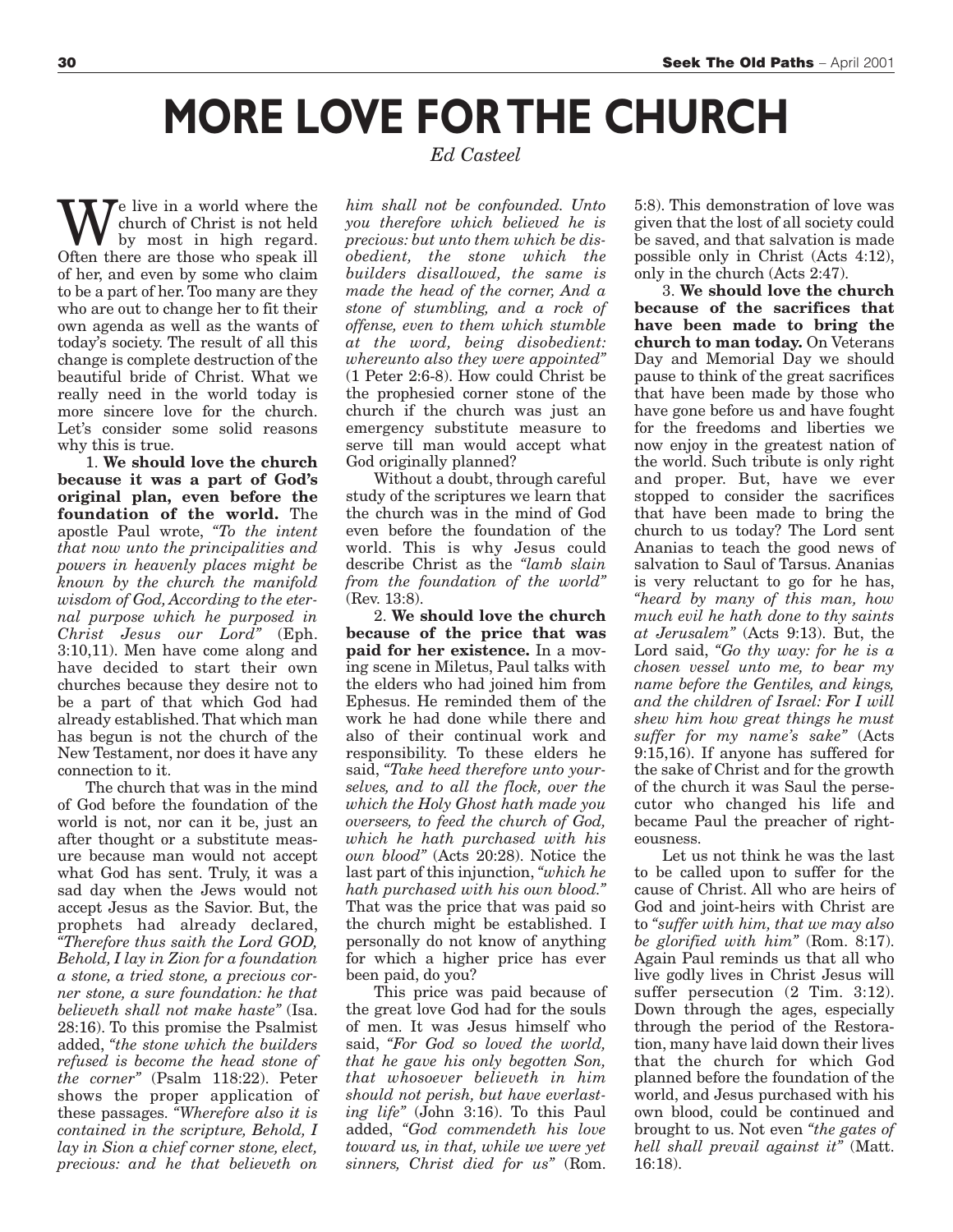The church, like our great nation, has been preserved for man today through blood, sweat and tears. How dare we speak disparaging words against her. How dare we try to change or alter her where she no longer resembles that which God had in mind before the foundation of the world.

Oh, with a gladsome heart let us sing: "I Love thy kingdom Lord, the house of thine abode. The church our blest Redeemer saved with his own precious blood. I love thy church, O God! Her walls before Thee stand, Dear as the apple of Thine eye, And graven on thy hand. For her my tears shall fall, For her my prayers

ascend; To her my cares and toils be giv'n, Till toils and cares shall end. Beyond my highest joy I prize her heavenly ways, Her sweet communion, solemn vows, Her hymns of love and praise."

> *127 W Seward St. Ackerman, MS 39735*

### 16th Annual Seek The Old Paths Lectureship **Always the 4th Sunday in July**

### Traditions of Men — "Vain Religion"

### **SUNDAY, JULY 22**

- 9:30 Traditions concerning Preachers........... Raymond Hagood
- 10:30 The Righteous Traditions of God ...................Jimmy Bates
- 7:00 Bible Authority in Practice ................Garland M. Robinson
- 8:00 Traditions of men: Liberalism/Antism .......... Gilbert Gough

### **MONDAY, JULY 23**

- 9:00 Traditions of men Regarding Baptism.......... Ferrell Hester 10:00 Traditions of men Regarding the Role of Women..................................................Wayne Cox 11:00 Traditions of men: Marriage, Divorce, Remarriage .......................................................Tom House 1:30 Sayings Heard Today #1: "It really doesn't matter what you believe as long as you're sincere." "So many people cannot be wrong. "Jesus is the vine and the denomina-
- tions are the branches." .................................Gary McDade 2:30 Traditions of men: Catholicism ...................*Ronald Choate*
- 7:00 Traditions of the Pharisees...............................James Boyd
- 8:00 True Worship Pleases the Father John 4:24 ("spirit and truth")..........................................Charles Blair

### **TUESDAY, JULY 24**

| 9:00 Traditions of men regarding                          |
|-----------------------------------------------------------|
|                                                           |
| 10:00 Traditions of men regarding man's                   |
|                                                           |
| 11:00 Traditions of men concerning all of                 |
|                                                           |
| 1:30 Traditions of men regarding                          |
|                                                           |
| 2:30 Traditions of men Regarding Millennialism  Randy Kea |
|                                                           |
| 8:00 Traditions of Men: Masonry Terry Joe Kee             |
|                                                           |

### **WEDNESDAY, JULY 25**

- 9:00 Traditions of men: Miracles, faith healing, etc. .... Ed Floyd
- 10:00 Traditions of men regarding Special Days, Christmas/Easter..............................................Earl Claude 11:00 Traditions of men Regarding the Old Law:
- 10 Commandments still binding, Sabbath keeping, etc. .............................................Randy McQuade 1:30 Sayings Heard Today #2: That's just your
- interpretation. We can't all see things alike. What makes you think you are right and everyone else is wrong? .........................................Jim Blankenship 2:30 Traditions of men regarding Giving: Fund raising, tithing,
- beg on TV/Radio, any day of the week, etc. ...................................................Freddie Shows
- 7:00 Traditions of men: Calvinism ................................Eddy Craft
- 8:00 Traditions among the Lord's People today: Order of worship, divided assembly, separate room for the Lord's supper on Sunday night, dress for worship, use of the building, reverence, attitude ............................*Richard Guill*

### **THURSDAY, JULY 26**

- 9:00 Traditions of men Regarding Salvation: Sinner's prayer, faith only, must have a salvation experience, mourner's bench, etc. .......................................................Mike Hogan 10:00 Traditions of men regarding the Holy Spirit ..... Tom Bright 11:00 Traditions of men regarding Mormonism...... Victor Eskew 1:30 Sayings Heard Today #3: Join the church of your choice, One church is as good as another ........Virgil Hale 2:30 The Bible Teaching on Unity.................................Dwight Fuqua 7:00 Traditions of men regarding Bible versions....... Nat Evans
- 8:00 What is Right about the Church of Christ ...... Melvin Sapp

Updates to the schedule can be seen on the web at www.eastcorinth.org/lect2001.htm